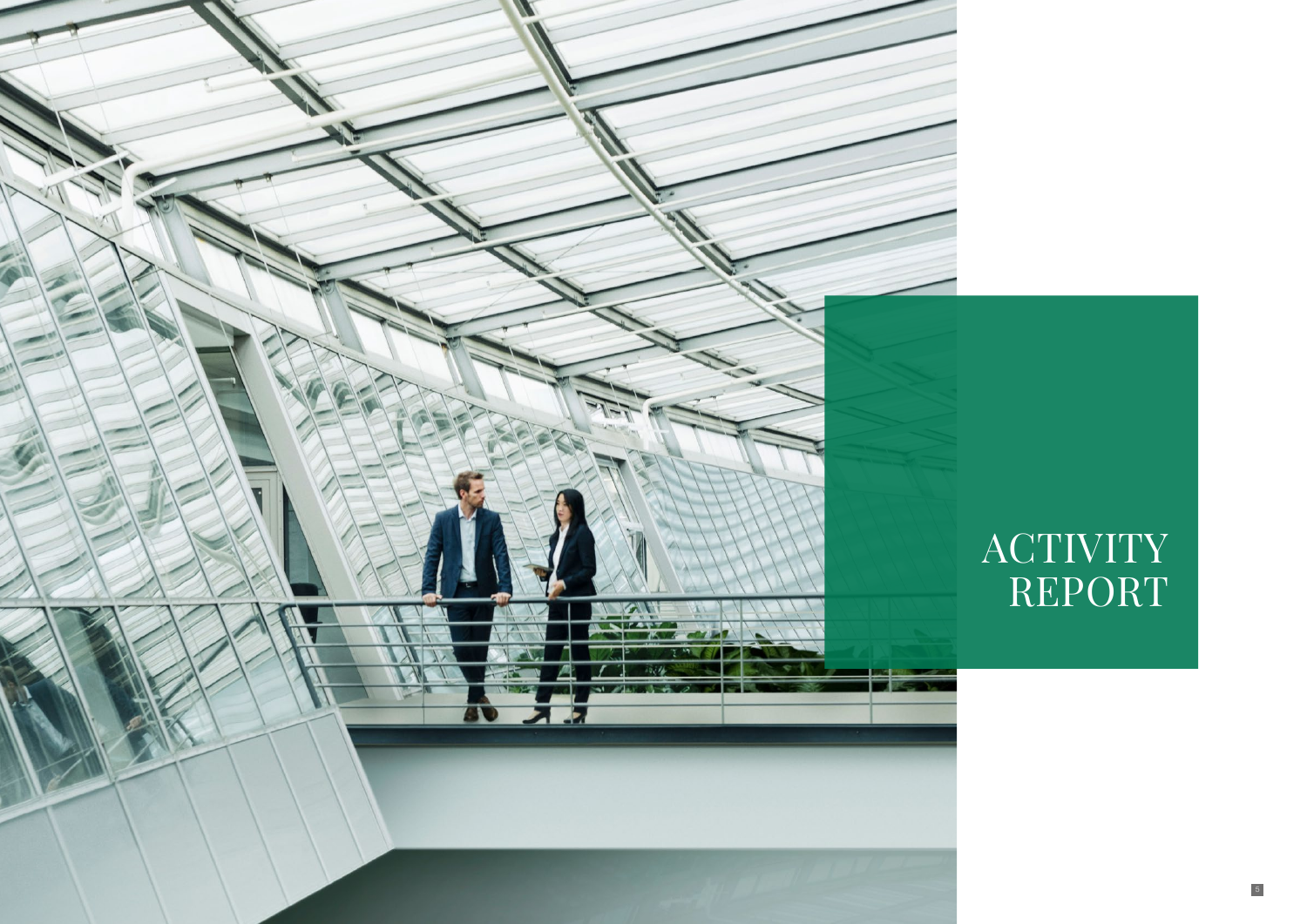# Growth across the board

### Positive economic conditions despite rising inflation

After the economic shock resulting from the Covid-19 pandemic in 2020, 2021 was a year of recovery. The world economy grew by almost 6%, and most countries made up at least some of the shortfall in output caused by the public health crisis.

The rebound was especially rapid because it was supported by the full range of economic policy tools on a global scale. All regions of the world benefited from the continuation of expansionary monetary and fiscal policies. Large-scale vaccination programmes also helped the recovery, which started in China, before spreading to the US and finally Europe.

Although supply-chain problems did not bring the upturn to a complete halt, they hampered it in some areas of manufacturing. Consumer spending had been the main driver of the rebound, but some countries saw confidence affected by rising inflation – caused by the rapid and widespread rise in the prices of energy, food and other commodities – which damaged retail sales in the second half of the year.

Equity markets were busy and hit all-time highs in 2021, driven by the economic recovery. Bond markets held up well on the whole, despite concern about the return of inflation. The pick-up in volatility also created numerous opportunities and boosted trading volumes.

We took several major steps forward in terms of acquisitions in our strategic markets last year. We expanded in Luxembourg by acquiring Danske Bank's local wealth management business, operated under the name of Danske Bank International S.A. (DBI). That transaction, which was announced in 2021 and completed in January 2022, has bolstered our Luxembourg office's position as UBP's European hub by doubling the size of its operation. The Group is now one of the leading players in this financial centre, particularly for Nordic clients following the integration of DBI's dedicated teams.

In early 2022, we saw the global economy transition from a post-pandemic rebound to a more normal level of growth, until the conflict broke out in Ukraine in February. For investors this will mean remaining alert and actively managing risk.

# Two major acquisitions

In 2021, UBP again showed its ability to navigate an unstable environment, this time resulting from the successive waves of the pandemic. Our Group's resilience enabled us to hold our course and increase our presence in our priority markets.

In November 2021, UBP also completed the acquisition of Millennium Banque Privée in Geneva, strengthening our positions in the Portuguese and African markets.

In Zurich, we strengthened our wealth management by recruiting senior managers, but also entire teams in some cases. This increased our coverage in our growth markets. Similarly, in Asia, our entities in Hong Kong and Singapore benefited from the arrival of new teams as we sought to increase our footprint in Asia, where we now manage more than CHF 30 billion worth of assets.

Through both recruitment and acquisitions, UBP is adding new skills, experience and know-how, allowing us to develop our corporate culture and adjust constantly to an everchanging world.

|                                           | As at 31.12.2021 | As at 31.12.2020 | Variation in % |
|-------------------------------------------|------------------|------------------|----------------|
| Assets under management (in CHF billions) | 160.4            | 147.4            | 8.8%           |
| Total operating income                    | 1,134            | 1,071            | 5.9%           |
| Total operating expenses                  | 754              | 718              | 5.0%           |
| Operating result                          | 244              | 220              | 11.1%          |
| Net profit                                | 201              | 181              | 10.9%          |
| <b>Total assets</b>                       | 38,785           | 37,809           | 2.6%           |
| Shareholders' equity                      | 2,478            | 2,407            | 3.0%           |
| Staff headcount (FTE)                     | 1,904            | 1,812            | 5.1%           |
| Operating cost/income ratio               | 66.5%            | 67.1%            |                |
| Return on equity (ROE)                    | 8.4%             | 7.7%             |                |
| Shareholders' equity / total assets ratio | 6.4%             | 6.4%             |                |
| Tier 1 equity ratio                       | 25.2%            | 27.7%            |                |
| Liquidity coverage ratio (LCR)            | 274.5%           | 307.5%           |                |
| Leverage ratio (LERA)                     | 5.4%             | 6.6%             |                |
| Net stable funding ratio (NSFR)           | 162.6%           |                  |                |
| Moody's long-term deposit rating          | Aa2              | Aa2              |                |

# Key figures

in CHF millions, unless otherwise stated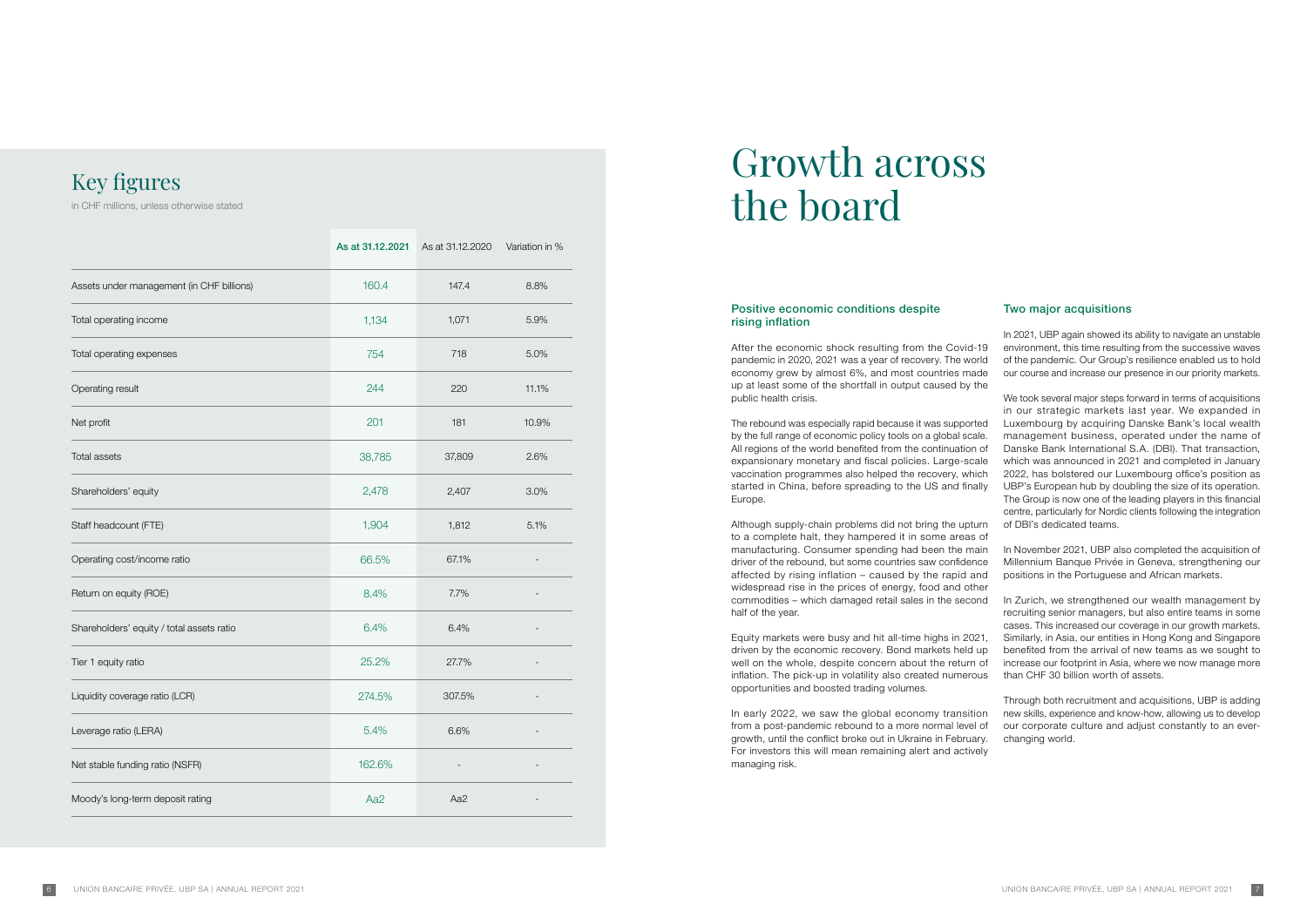Finally, our DAC (Direct Access Client) service, for clients wanting direct access to our trading room, continued to see firm growth.

# Solid organic growth

In 2021, our Wealth Management division made great strides in terms of shifting assets towards discretionary management and advisory mandates. The proportion of assets actively managed according to the Bank's investment strategy rose above 60% last year, and this means that recurring revenues made up a significantly larger share of the total.

The dynamic approach of our advisory services business also paid off: as well as investments in private markets – which saw firm demand in 2021 – and those based on hedge funds, which came back strongly into vogue, our teams proposed investment themes throughout the year that proved very successful among our clients and made a major contribution to the increase in brokerage revenues.

Despite the pandemic, we forged closer relationships with our prospective and existing clients by using various digital communication tools. As a result, business levels were

particularly solid. This was especially the case in our growth markets which include Latin America, Israel, the Middle East, Africa and Turkey, where our clients were clearly receptive to the advice offered by our various teams in this new context. In particular, we were able to show them the benefits of moving from passive asset allocations, which generate limited returns in a zero-interest-rate environment, to alternative income sources (structured products, private investments, investment funds with a local focus, and responsible investment strategies).

In Europe and Switzerland, we refocused on high-net-worth individuals (HNWIs), developing custom solutions addressing the regulatory and tax situation in each country, but also by intensifying our contacts with family offices.

Finally, we adjusted control procedures in our Wealth Management division in order to support our business development in strict compliance with regulations, particularly as regards investment suitability requirements.

### Active management driving returns

Our investment convictions, along with the quality and diversity of our solutions – including a range of high-valueadded products and services – helped us stand out from the competition once again last year. By specifically addressing the needs of sophisticated clients, we were able to continue strengthening our position in this segment across all regions of the world in which we now operate. This is not only very helpful for our development, but also provides a convincing argument in our efforts to recruit talented professionals to our teams.

In Asia, we maintained our growth trajectory in 2021. We continued to enhance our offering, recruiting specialists in the technology and healthcare sectors as well as launching new mandates with a regional focus. The number of clients opting for discretionary solutions doubled during the year, and a third of clients now have discretionary mandates, which represent a key part of our value proposition. We intend to continue expanding in Asia, and in particular we are planning to broaden our footprint in mainland China, which now accounts for 60% of the whole Asian market in terms of available wealth. up a significant proportion of our portfolios, complementing traditional strategies. 2021 was a year of large-scale reallocations within portfolios, with clients opting to reduce exposure to the bond markets and move into assets that are riskier but have a better return profile, particularly in private markets. This led to significant withdrawals from traditional bond mandates,

Because of these strengths, we received various accolades in 2021, particularly for our Wealth Management activities in Asia, Monaco and Switzerland. The performance of UBP's funds also resulted in a number of awards.

The value added by our active investment approach was again confirmed last year, with 60% of our funds (23 out of 39) outperforming their respective benchmark indices. Our flagship 30 Global Leaders strategy stood out in particular: it delivered a return of 30% in absolute terms and outperformed its benchmark index by 12.7 points over the year as a whole.

It is also worth noting the success of our Alternative Investment Solutions franchise at a time when the market outlook remained uncertain. Alternative products still make

#### Responsible investment and private markets: key areas of development

We continued investing in our business last year, aiming to align our asset management solutions with current – but also future – market conditions. In particular, we now offer a broad range of responsible investment strategies.

Having noted the growing appeal that sustainable finance holds for our institutional and private clients, we expanded our responsible bond range, launching three new funds in this asset class. Similarly, following the success of our first two impact equity funds and to enhance our range of impact solutions, we launched a new strategy focusing on the theme of restoring biodiversity. As a result, our Impact franchise now has more than CHF 1.5 billion worth of assets under management. Our efforts in this area reflect our conviction that the finance industry can be a catalyst for positive change, while also generating attractive financial returns.

Overall, across all strategies, our Asset Management division launched no fewer than 18 new investment solutions in 2021. This shows the dynamism of our product and research teams, but also our ability to reduce time-to-market for new solutions.

We strengthened our Private Markets Group (PMG) and expanded its array of solutions, which allow private clients to access the market for unlisted assets. Our PMG franchise, which is aimed at qualified and institutional investors, now features more than 30 experts working in Geneva, Zurich, London, Singapore and Hong Kong. PMG offers an exclusive service, combining expertise in private equity, companies at the pre-IPO stage, real-estate projects, private debt and the financing of infrastructure that supports the current transition in pursuit of net zero targets. Private assets have the advantage of showing little or no correlation with movements in traditional asset prices, and PMG has proved very popular with clients, with AuM now exceeding EUR 3.5 billion.

Our issuance of structured products continued to grow rapidly, involving both plain-vanilla products and actively managed certificates (AMCs). The quality of service that our teams provide in terms of structuring, managing and administering these certificates is well known and much appreciated by our clients. Trading volumes and AuM in this segment hit record levels in 2021, driven by increasing client demand.